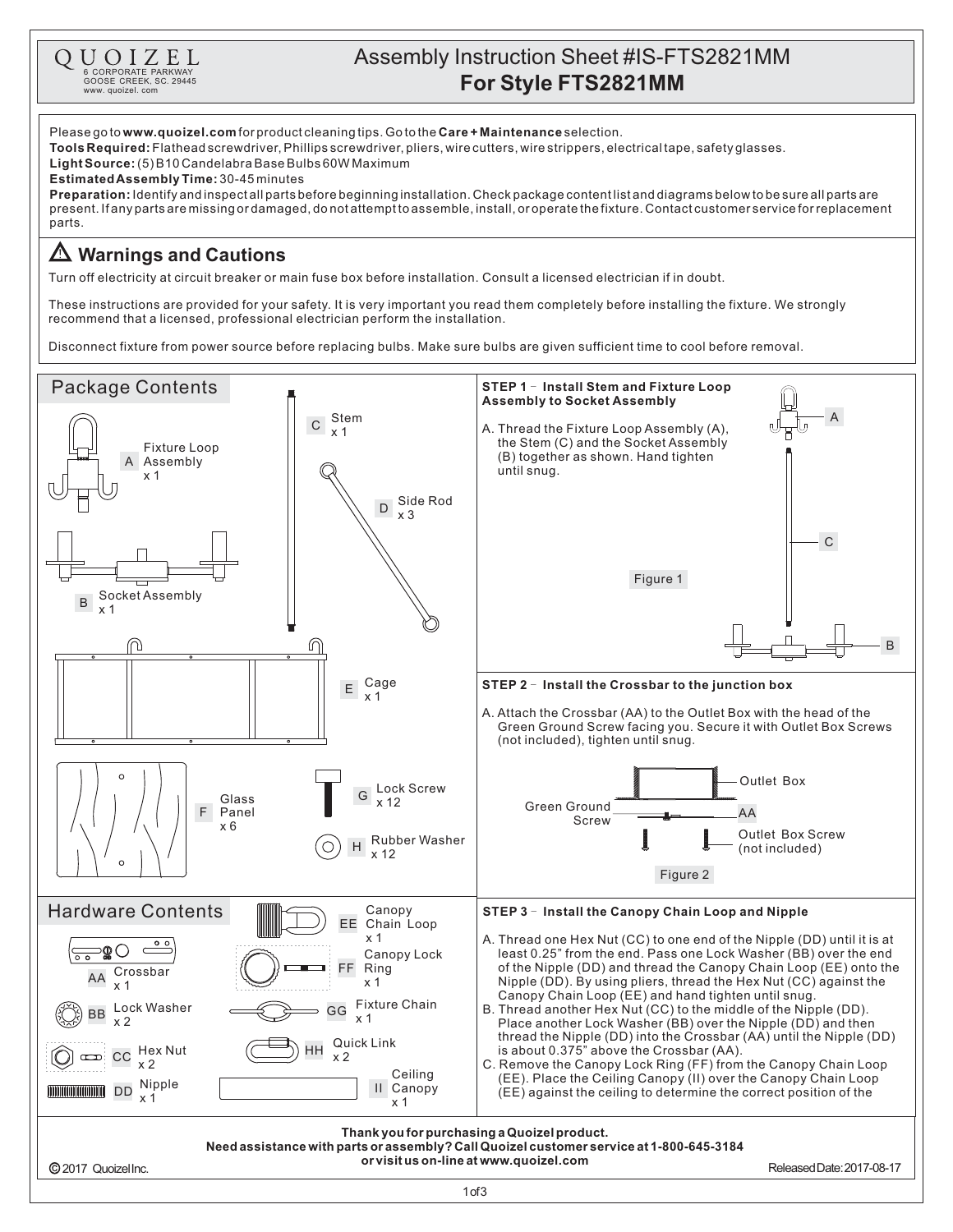#### **(Step 3 Continued)** Nipple (DD). Thread the Canopy Lock Ring onto the Canopy Chain Loop (EE). BB Adjust the Nipple (DD) to  $_{\rm CC}$  Step B  $\infty$ allow the Ceiling Canopy (II) AA to rest against the ceiling when held in place by the DD Canopy Lock Ring (FF). D. Remove the Canopy Lock Ring (FF) and the Ceiling **CC** BB Canopy (II). Tighten the Hex Step A Nut (CC) against the Crossbar (AA) to secure in place. EE II  $Figure 3$

# **STEP 4 - Install the Fixture Chain and Ceiling Canopy**

- A. Adjust the Fixture Chain (GG) to your desired length by removing links if needed.
- B. Pull the supply wires through the Fixture Chain (GG) alternating links. After the wires are through the Fixture Chain (GG), pull the Supply Wires and the Ground Wire through the Canopy Lock Ring (FF) and the Ceiling Canopy (II) in order.
- C. Attach one end of the Fixture Chain (GG) to the Fixture Loop with one Quick Link (HH). Lift the fixture and Fixture Chain (GG) up and attach the other end of the Fixture Chain (GG) onto the Canopy Chain Loop (EE) with another Quick Link (HH). The fixture will now hang safely.
- D. Feed the Supply Wires and Ground Wire through the Canopy Chain Loop (EE) and Nipple (DD) into the Outlet Box. Cut the wires leaving approximately 8" of wire extending from the Outlet Box.
- E. Go to Step 5 for wire connections and follow the directions. Return to Step F in this step when complete with Step 5.
- F. Raise the Ceiling Canopy (II) and Canopy Lock Ring (FF) up the Fixture Chain (GG) and over the Canopy Chain Loop (EE). Tighten



#### **STEP 5 - Making the Wire Connections**

A. Use standard wire connectors (not included) to make all wire connections. Twist connectors until wires are tightly joined together. Wrap each connection with approved electrical tape and carefully stuff all the connected wires into outlet box.

Note: If the electrical wire is going to be cut shorter than provided you will need to identify the "L" line wire and the "N" neutral wire before you cut the excess wire off. One is labeled N and the other labeled L. To do this separate the "L" line wire and the "N" neutral wire as far as you need to. Re-label the wire near where you want to make the cut. Be sure to mark the wire on the side of the fixture and not on the excess wire being cut and removed.



# **STEP 6 - Install Cage**

A. Attach one ends of Side Rods (D) to the hooks on the top edge of the Cage (E). Lift the Side Rods with the Cage upward and attach another ends of Side Rods (D) to hooks on the side of the Fixture Loop Assembly (A).



### **STEP 7 - Install Glass Panels and Bulbs**

A. Align holes on the Glass Panel (F) to mounting holes on the Cage (E). Place the Rubber Washer (H) onto the Lock Screw (G) and thread Lock Screws with Rubber Washers into the mounting holes on the frame to secure the Glass Panel (F). Hand tighten until snug.

டி



**Thank youfor purchasinga Quoizelproduct. Needassistance withparts or assembly?CallQuoizelcustomer service at 1-800-645-3184**

2017 QuoizelInc.

**or visit us on-line at www.quoizel.com** 

Hook

D

இ

A